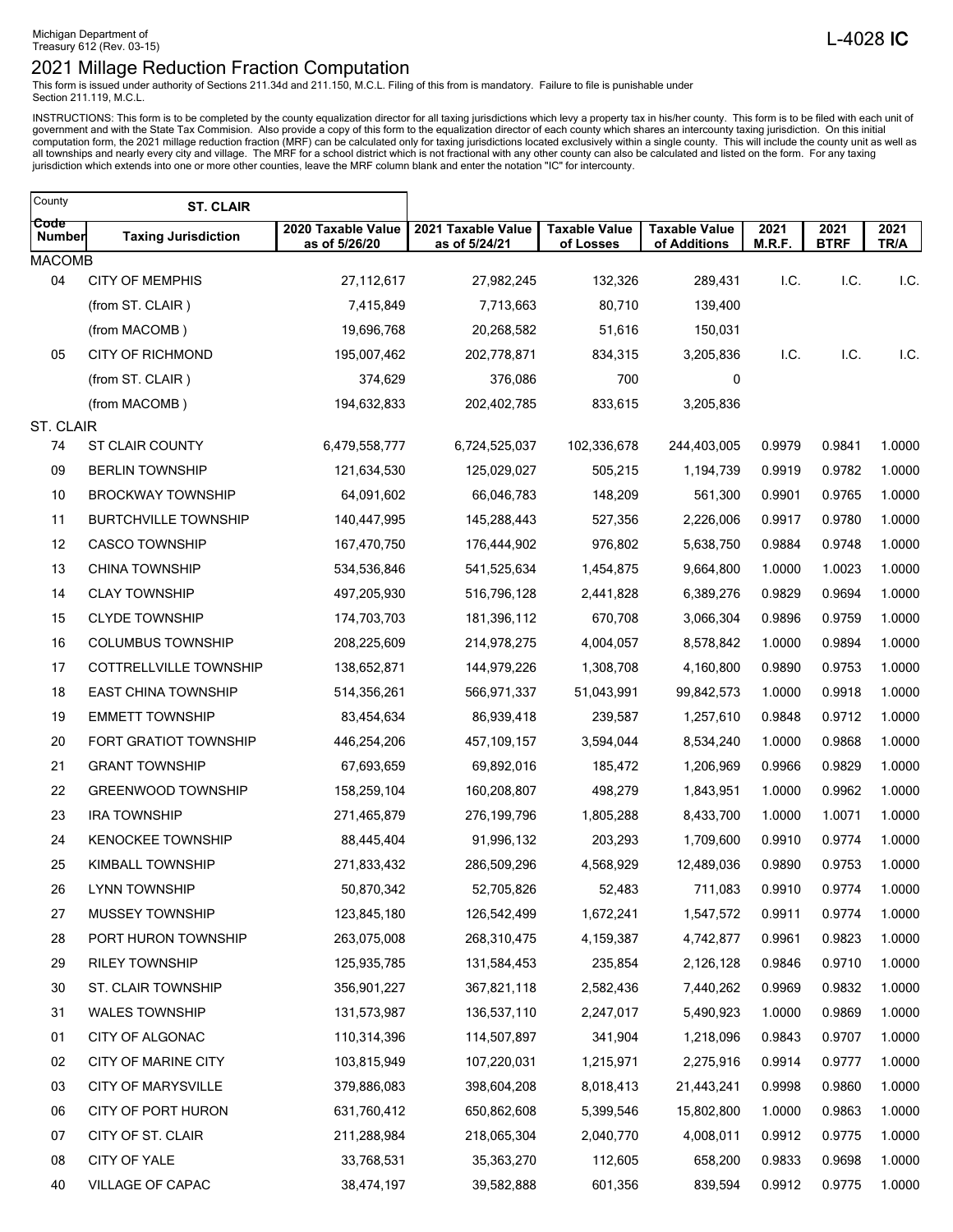This form is issued under authority of Sections 211.34d and 211.150, M.C.L. Filing of this from is mandatory. Failure to file is punishable under Section 211.119, M.C.L.

INSTRUCTIONS: This form is to be completed by the county equalization director for all taxing jurisdictions which levy a property tax in his/her county. This form is to be filed with each unit of government and with the St

| County         | <b>ST. CLAIR</b>           |                                     |                                                        |           |                               |               |                     |              |
|----------------|----------------------------|-------------------------------------|--------------------------------------------------------|-----------|-------------------------------|---------------|---------------------|--------------|
| Code<br>Number | <b>Taxing Jurisdiction</b> | 2020 Taxable Value<br>as of 5/26/20 | 2021 Taxable Value   Taxable Value   <br>as of 5/24/21 | of Losses | Taxable Value<br>of Additions | 2021<br>M.R.F | 2021<br><b>BTRF</b> | 2021<br>TR/A |
| 45             | <b>VILLAGE OF EMMETT</b>   | 7,162,467                           | 7.370.842                                              | 59,470    | 99.400                        | 0.9905        | 0.9768              | .0000        |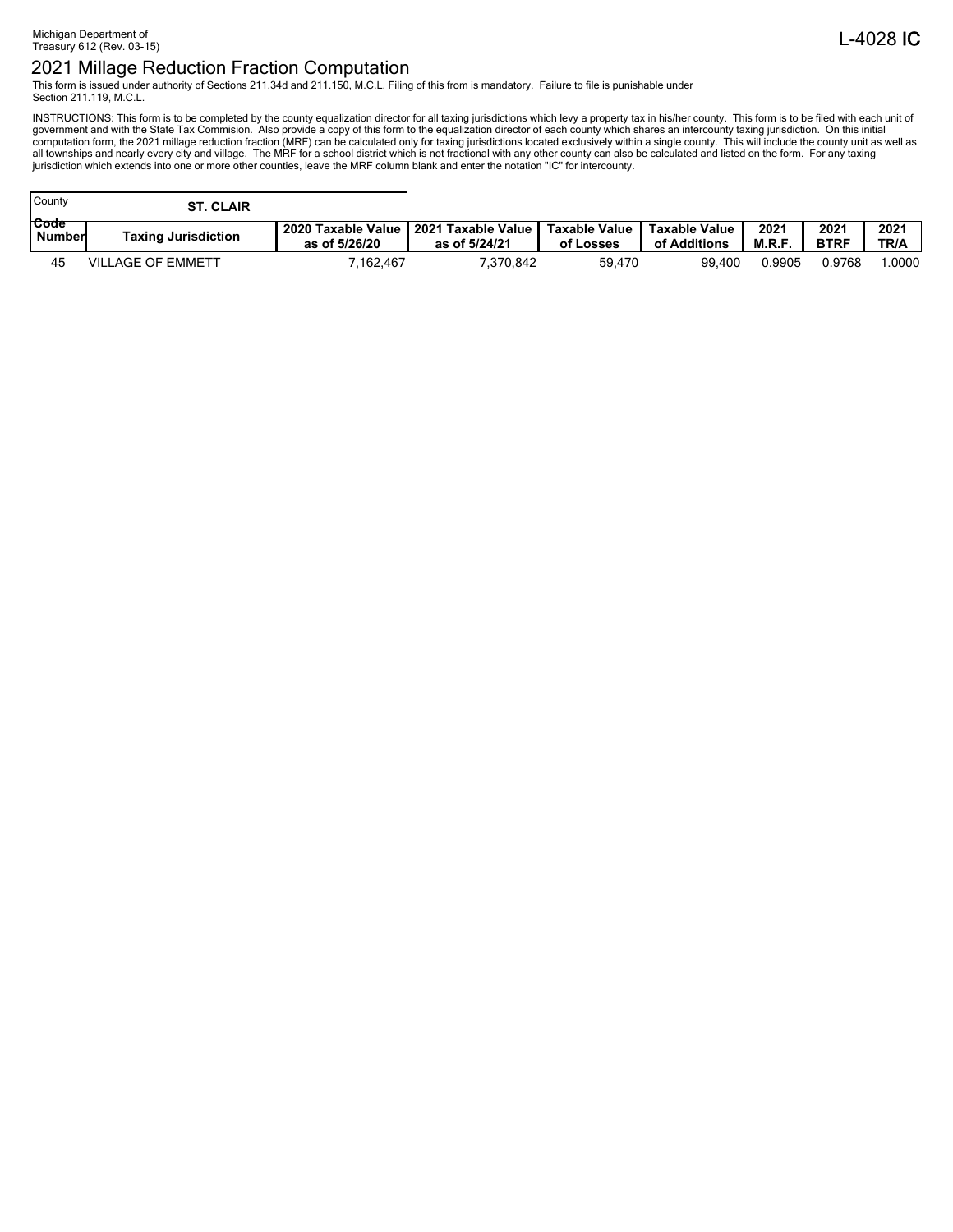This form is issued under authority of Sections 211.34d and 211.150, M.C.L. Filing of this from is mandatory. Failure to file is punishable under Section 211.119, M.C.L.

 $\overline{\phantom{a}}$ 

| County               | <b>ST. CLAIR</b>                 |                                     |                                     |                                   |                                      |                |                     |
|----------------------|----------------------------------|-------------------------------------|-------------------------------------|-----------------------------------|--------------------------------------|----------------|---------------------|
| Code<br><b>Numbr</b> | <b>Taxing Jurisdiction</b>       | 2020 Taxable Value<br>as of 5/26/20 | 2021 Taxable Value<br>as of 5/24/21 | <b>Taxable Value</b><br>of Losses | <b>Taxable Value</b><br>of Additions | 2021<br>M.R.F. | 2021<br><b>BTRF</b> |
| <b>LAPEER</b>        |                                  |                                     |                                     |                                   |                                      |                |                     |
|                      | 44020 ALMONT COMMUNITY SCHOOLS   | 42,819,954                          | 44,208,558                          | 61,200                            | 368,678                              | I.C.           | I.C.                |
|                      | Non-PRE/MBT                      | 4,895,217                           | 4,866,649                           | 49,000                            | 6,600                                | I.C.           | I.C.                |
|                      | (from ST. CLAIR)                 | 42,819,954                          | 44,208,558                          | 61,200                            | 368,678                              |                |                     |
|                      | Non-PRE/MBT                      | 4,895,217<br>0                      | 4,866,649<br>0                      | 49,000<br>0                       | 6,600<br>0                           |                |                     |
|                      | (from LAPEER)<br>Non-PRE/MBT     | 0                                   | 0                                   | $\mathbf{0}$                      | 0                                    |                |                     |
| 09                   | <b>BERLIN TOWNSHIP</b>           | 42,819,954                          | 44,208,558                          | 61,200                            | 368,678                              |                |                     |
|                      | Non-PRE/MBT                      | 4,895,217                           | 4,866,649                           | 49,000                            | 6,600                                |                |                     |
| <b>MACOMB</b>        |                                  |                                     |                                     |                                   |                                      |                |                     |
|                      | 50040 ANCHOR BAY SCHOOL DISTRICT | 181,283,918                         | 181,866,754                         | 853,300                           | 5,621,646                            | I.C.           | I.C.                |
|                      | Non-PRE/MBT                      | 44, 172, 773                        | 48, 137, 937                        | 135,800                           | 2,430,200                            | I.C.           | I.C.                |
|                      | (from ST. CLAIR)                 | 181,283,918                         | 181,866,754                         | 853,300                           | 5,621,646                            |                |                     |
|                      | Non-PRE/MBT                      | 44, 172, 773                        | 48, 137, 937                        | 135,800                           | 2,430,200                            |                |                     |
|                      | (from MACOMB)                    | 0                                   | 0                                   | 0                                 | 0                                    |                |                     |
|                      | Non-PRE/MBT                      | 0                                   | 0                                   | 0                                 | 0                                    |                |                     |
| 12                   | <b>CASCO TOWNSHIP</b>            | 31,222,131                          | 33,465,621                          | 247,800                           | 902,446                              |                |                     |
|                      | Non-PRE/MBT                      | 12,327,027                          | 14,020,320                          | 14,600                            | 475,700                              |                |                     |
| 23                   | <b>IRA TOWNSHIP</b>              | 150,061,787                         | 148,401,133                         | 605,500                           | 4,719,200                            |                |                     |
|                      | Non-PRE/MBT                      | 31,845,746                          | 34, 117, 617                        | 121,200                           | 1,954,500                            |                |                     |
|                      | 50050 ARMADA AREA SCHOOLS        | 47,598,904                          | 49,335,930                          | 96,324                            | 633,133                              | I.C.           | I.C.                |
|                      | Non-PRE/MBT                      | 4,309,513                           | 4,518,273                           | 10,400                            | 148,733                              | I.C.           | I.C.                |
|                      | (from ST. CLAIR)                 | 47,598,904                          | 49,335,930                          | 96,324                            | 633,133                              |                |                     |
|                      | Non-PRE/MBT                      | 4,309,513                           | 4,518,273                           | 10,400                            | 148,733                              |                |                     |
|                      | (from MACOMB)                    | 0                                   | 0                                   | 0                                 | 0                                    |                |                     |
|                      | Non-PRE/MBT                      | 0                                   | 0                                   | 0                                 | 0                                    |                |                     |
| 09                   | <b>BERLIN TOWNSHIP</b>           | 30,119,366                          | 31,114,778                          | 52,249                            | 277,633                              |                |                     |
|                      | Non-PRE/MBT                      | 3,297,091                           | 3,510,321                           | 5,300                             | 140,733                              |                |                     |
| 29                   | <b>RILEY TOWNSHIP</b>            | 17,479,538                          | 18,221,152                          | 44,075                            | 355,500                              |                |                     |
|                      | Non-PRE/MBT                      | 1,012,422                           | 1,007,952                           | 5,100                             | 8,000                                |                |                     |
| 50180                | RICHMOND COMMUNITY SCHOOLS       | 198,053,211                         | 205,841,134                         | 1,185,642                         | 5,997,433                            | I.C.           | I.C.                |
|                      | Non-PRE/MBT                      | 55,356,034                          | 58,960,731                          | 282,537                           | 3,553,200                            | I.C.           | I.C.                |
|                      | (from ST. CLAIR)                 | 198,053,211                         | 205,841,134                         | 1,185,642                         | 5,997,433                            |                |                     |
|                      | Non-PRE/MBT                      | 55,356,034                          | 58,960,731                          | 282,537                           | 3,553,200                            |                |                     |
|                      | (from MACOMB)                    | 0                                   | 0                                   | 0                                 | 0                                    |                |                     |
|                      | Non-PRE/MBT                      | 0                                   | 0                                   | 0                                 | 0                                    |                |                     |
| 05                   | <b>CITY OF RICHMOND</b>          | 374,629                             | 376,086                             | 700                               | 0                                    |                |                     |
|                      | Non-PRE/MBT                      | 223,248                             | 222,587                             | 700                               | 0                                    |                |                     |
| 12                   | <b>CASCO TOWNSHIP</b>            | 69,557,596                          | 72,487,601                          | 595,075                           | 1,918,389                            |                |                     |
|                      | Non-PRE/MBT                      | 12,997,608                          | 13,656,797                          | 75,137                            | 699,100                              |                |                     |
| 16                   | <b>COLUMBUS TOWNSHIP</b>         | 128,120,986                         | 132,977,447                         | 589,867                           | 4,079,044                            |                |                     |
|                      | Non-PRE/MBT                      | 42, 135, 178                        | 45,081,347                          | 206,700                           | 2,854,100                            |                |                     |
| SANILAC              |                                  |                                     |                                     |                                   |                                      |                |                     |
| 76060                | BROWN CITY COMM SCHOOL DIST      | 7,158,454                           | 7,586,112                           | 4,300                             | 295,600                              | I.C.           | I.C.                |
|                      | Non-PRE/MBT                      | 857,879                             | 881,702                             | 4,300                             | 1,400                                | I.C.           | I.C.                |
|                      | (from ST. CLAIR)                 | 7,158,454                           | 7,586,112                           | 4,300                             | 295,600                              |                |                     |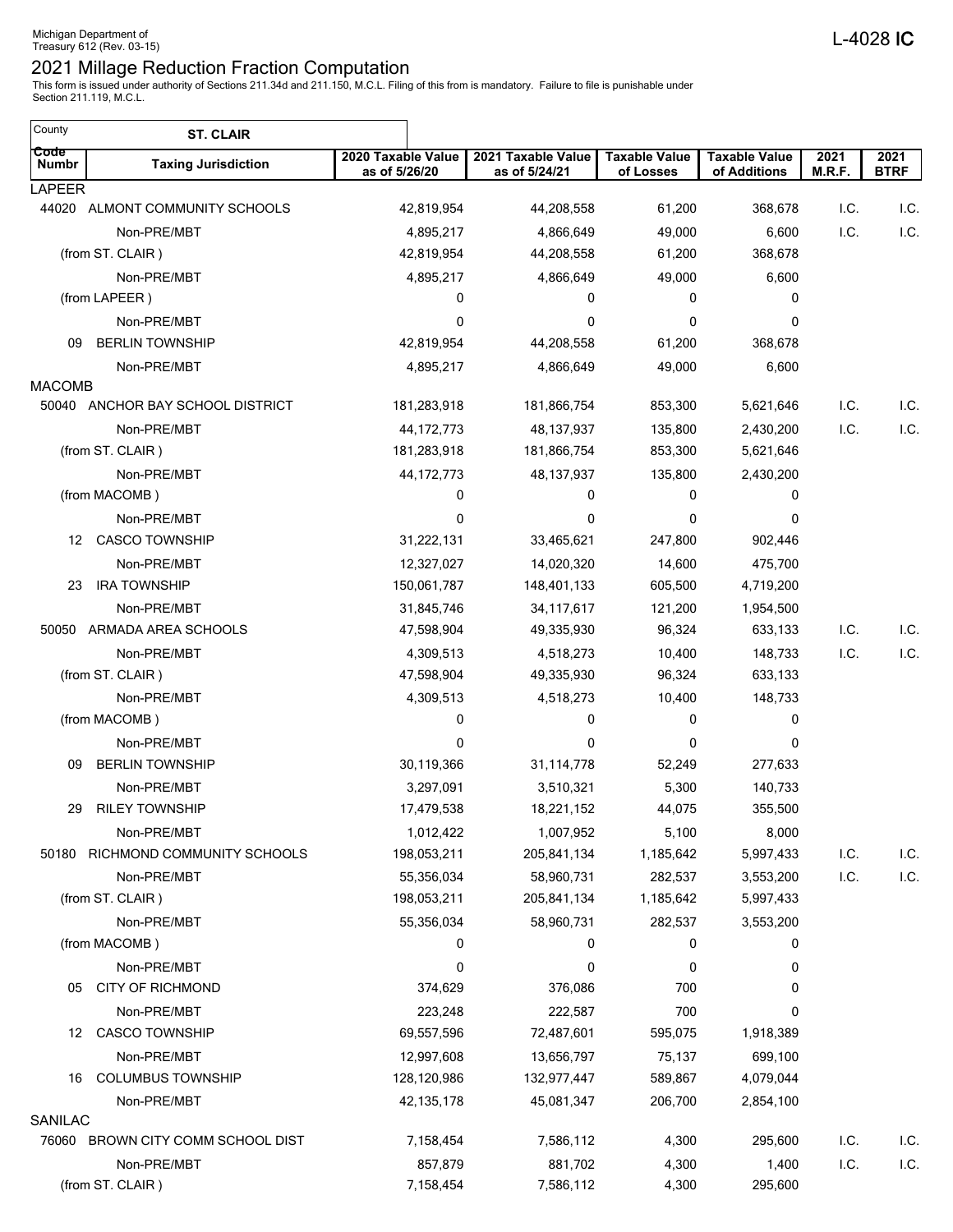| Couny                | <b>ST. CLAIR</b>                  |                                     |                                     |                                   |                                      |                |                     |
|----------------------|-----------------------------------|-------------------------------------|-------------------------------------|-----------------------------------|--------------------------------------|----------------|---------------------|
| Code<br><b>Numbe</b> | <b>Taxing Jurisdiction</b>        | 2020 Taxable Value<br>as of 5/26/20 | 2021 Taxable Value<br>as of 5/24/21 | <b>Taxable Value</b><br>of Losses | <b>Taxable Value</b><br>of Additions | 2021<br>M.R.F. | 2021<br><b>BTRF</b> |
|                      | Non-PRE/MBT                       | 857,879                             | 881,702                             | 4,300                             | 1,400                                |                |                     |
|                      | (from SANILAC)                    | 0                                   | 0                                   | 0                                 | 0                                    |                |                     |
|                      | Non-PRE/MBT                       | 0                                   | 0                                   | 0                                 | 0                                    |                |                     |
| 26                   | <b>LYNN TOWNSHIP</b>              | 7,158,454                           | 7,586,112                           | 4,300                             | 295,600                              |                |                     |
|                      | Non-PRE/MBT                       | 857,879                             | 881,702                             | 4,300                             | 1,400                                |                |                     |
| 76080                | CROSWELL LEXINGTON COMM SD        | 70,571,381                          | 72,910,185                          | 213,108                           | 1,297,854                            | I.C.           | I.C.                |
|                      | Non-PRE/MBT                       | 18,341,026                          | 19,112,601                          | 105,236                           | 716,054                              | I.C.           | I.C.                |
|                      | (from ST. CLAIR)                  | 70,571,381                          | 72,910,185                          | 213,108                           | 1,297,854                            |                |                     |
|                      | Non-PRE/MBT                       | 18,341,026                          | 19,112,601                          | 105,236                           | 716,054                              |                |                     |
|                      | (from SANILAC)                    | 0                                   | 0                                   | 0                                 | 0                                    |                |                     |
|                      | Non-PRE/MBT                       | 0                                   | 0                                   | 0                                 | 0                                    |                |                     |
| 11                   | <b>BURTCHVILLE TOWNSHIP</b>       | 42,820,342                          | 44,269,625                          | 200,136                           | 661,900                              |                |                     |
|                      | Non-PRE/MBT                       | 11,353,762                          | 11,829,500                          | 92,436                            | 360,900                              |                |                     |
| 21                   | <b>GRANT TOWNSHIP</b>             | 25,765,325                          | 26,650,778                          | 11,572                            | 635,954                              |                |                     |
|                      | Non-PRE/MBT                       | 6,828,401                           | 7,133,166                           | 11,400                            | 355,154                              |                |                     |
| 22                   | <b>GREENWOOD TOWNSHIP</b>         | 1,985,714                           | 1,989,782                           | 1,400                             | 0                                    |                |                     |
|                      | Non-PRE/MBT                       | 158,863                             | 149,935                             | 1,400                             | 0                                    |                |                     |
| ST. CLAIR            |                                   |                                     |                                     |                                   |                                      |                |                     |
|                      | 74010 PORT HURON AREA SCHOOL DIST | 1,842,823,785                       | 1,898,871,726                       | 15,502,942                        | 40,445,068                           | 0.9970         | 0.9833              |
|                      | Non-PRE/MBT                       | 646,576,000                         | 668,110,890                         | 2,607,738                         | 17,587,559                           | 1.0000         | 0.9899              |
| 06                   | CITY OF PORT HURON                | 631,760,412                         | 650,862,608                         | 5,399,546                         | 15,802,800                           |                |                     |
|                      | Non-PRE/MBT                       | 305,636,693                         | 314,267,073                         | 353,696                           | 7,298,792                            |                |                     |
| 11                   | <b>BURTCHVILLE TOWNSHIP</b>       | 97,627,653                          | 101,018,818                         | 327,220                           | 1,564,106                            |                |                     |
|                      | Non-PRE/MBT                       | 26,695,980                          | 27,831,353                          | 93,866                            | 734,106                              |                |                     |
| 15                   | <b>CLYDE TOWNSHIP</b>             | 154,262,839                         | 160,381,059                         | 557,048                           | 2,990,704                            |                |                     |
|                      | Non-PRE/MBT                       | 19,403,437                          | 20,551,727                          | 114,800                           | 966,500                              |                |                     |
| 20                   | FORT GRATIOT TOWNSHIP             | 446,254,206                         | 457,109,157                         | 3,594,044                         | 8,534,240                            |                |                     |
|                      | Non-PRE/MBT                       | 149,609,563                         | 153,425,275                         | 485,884                           | 3,485,000                            |                |                     |
| 21                   | <b>GRANT TOWNSHIP</b>             | 28,769,585                          | 29,586,421                          | 60,200                            | 417,325                              |                |                     |
|                      | Non-PRE/MBT                       | 3,155,226                           | 3,191,333                           | 11,900                            | 52,500                               |                |                     |
| 24                   | <b>KENOCKEE TOWNSHIP</b>          | 124,258                             | 125,822                             | 100                               | 0                                    |                |                     |
|                      | Non-PRE/MBT                       | 5,300                               | 5,200                               | 100                               | 0                                    |                |                     |
| 25                   | <b>KIMBALL TOWNSHIP</b>           | 204,382,048                         | 214,459,243                         | 1,393,751                         | 6,168,516                            |                |                     |
|                      | Non-PRE/MBT                       | 50,314,377                          | 54,918,899                          | 95,083                            | 2,971,361                            |                |                     |
| 28                   | PORT HURON TOWNSHIP               | 263,075,008                         | 268,310,475                         | 4,159,387                         | 4,742,877                            |                |                     |
|                      | Non-PRE/MBT                       | 88,845,197                          | 90,777,981                          | 1,445,609                         | 1,928,300                            |                |                     |
| 31                   | <b>WALES TOWNSHIP</b>             | 16,567,776                          | 17,018,123                          | 11,646                            | 224,500                              |                |                     |
|                      | Non-PRE/MBT                       | 2,910,227                           | 3,142,049                           | 6,800                             | 151,000                              |                |                     |
| 74030                | ALGONAC COMMUNITY SCH DIST        | 698,208,944                         | 726,149,699                         | 3,795,667                         | 9,015,772                            | 0.9819         | 0.9683              |
|                      | Non-PRE/MBT                       | 231,512,218                         | 243,050,389                         | 699,978                           | 4,103,260                            | 0.9795         | 0.9660              |
| 01                   | CITY OF ALGONAC                   | 110,314,396                         | 114,507,897                         | 341,904                           | 1,218,096                            |                |                     |
|                      | Non-PRE/MBT                       | 31,205,489                          | 32,646,667                          | 81,564                            | 796,700                              |                |                     |
| 14                   | <b>CLAY TOWNSHIP</b>              | 497,205,930                         | 516,796,128                         | 2,441,828                         | 6,389,276                            |                |                     |
|                      | Non-PRE/MBT                       | 174,209,696                         | 182, 187, 414                       | 520,883                           | 2,629,160                            |                |                     |
| 23                   | <b>IRA TOWNSHIP</b>               | 90,688,618                          | 94,845,674                          | 1,011,935                         | 1,408,400                            |                |                     |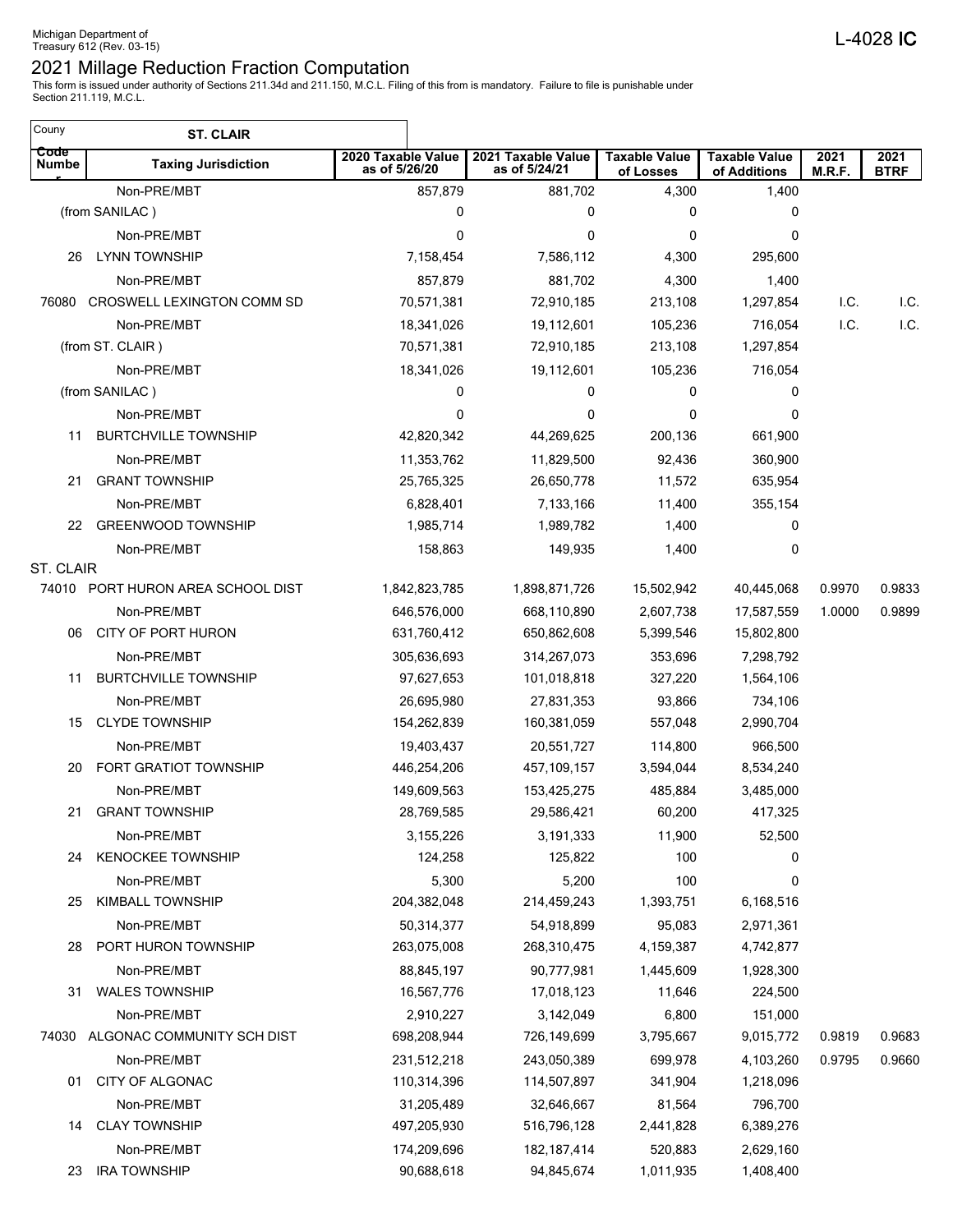| County                | <b>ST. CLAIR</b>              |                                     |                                     |                                   |                                      |                |                     |
|-----------------------|-------------------------------|-------------------------------------|-------------------------------------|-----------------------------------|--------------------------------------|----------------|---------------------|
| Code<br><b>Number</b> | <b>Taxing Jurisdiction</b>    | 2020 Taxable Value<br>as of 5/26/20 | 2021 Taxable Value<br>as of 5/24/21 | <b>Taxable Value</b><br>of Losses | <b>Taxable Value</b><br>of Additions | 2021<br>M.R.F. | 2021<br><b>BTRF</b> |
|                       | Non-PRE/MBT                   | 26,097,033                          | 28,216,308                          | 97,531                            | 677,400                              |                |                     |
| 74040                 | CAPAC COMMUNITY SCH DISTRICT  | 288,534,684                         | 296,475,763                         | 2,305,930                         | 3,381,398                            | 0.9902         | 0.9766              |
|                       | Non-PRE/MBT                   | 47,631,858                          | 49,790,845                          | 172,163                           | 1,304,422                            | 0.9925         | 0.9788              |
|                       | (from ST. CLAIR)              | 285,737,530                         | 293,475,247                         | 2,305,330                         | 3,346,998                            |                |                     |
|                       | Non-PRE/MBT                   | 47,381,183                          | 49,401,917                          | 171,563                           | 1,272,422                            |                |                     |
|                       | (from LAPEER)                 | 2,797,154                           | 3,000,516                           | 600                               | 34,400                               |                |                     |
|                       | Non-PRE/MBT                   | 250,675                             | 388,928                             | 600                               | 32,000                               |                |                     |
| 09                    | <b>BERLIN TOWNSHIP</b>        | 48,695,210                          | 49,705,691                          | 391,766                           | 548,428                              |                |                     |
|                       | Non-PRE/MBT                   | 4,341,031                           | 4,625,013                           | 12,900                            | 178,000                              |                |                     |
| 10                    | <b>BROCKWAY TOWNSHIP</b>      | 585,753                             | 593,789                             | 100                               | 0                                    |                |                     |
|                       | Non-PRE/MBT                   | 4,200                               | 4,100                               | 100                               | 0                                    |                |                     |
| 19                    | <b>EMMETT TOWNSHIP</b>        | 46, 137, 071                        | 47,940,073                          | 173,136                           | 739,915                              |                |                     |
|                       | Non-PRE/MBT                   | 4,517,599                           | 5,084,287                           | 0                                 | 315,800                              |                |                     |
| 26                    | <b>LYNN TOWNSHIP</b>          | 21,517,898                          | 22,227,822                          | 22,000                            | 197,283                              |                |                     |
|                       | Non-PRE/MBT                   | 2,994,041                           | 3,136,473                           | 10,500                            | 35,300                               |                |                     |
| 27                    | MUSSEY TOWNSHIP               | 85,370,983                          | 86,959,611                          | 1,070,885                         | 707,978                              |                |                     |
|                       | Non-PRE/MBT                   | 14,898,908                          | 15,238,916                          | 106,007                           | 234,100                              |                |                     |
| 29                    | <b>RILEY TOWNSHIP</b>         | 44,956,418                          | 46,465,373                          | 46,087                            | 313,800                              |                |                     |
|                       | Non-PRE/MBT                   | 4,520,855                           | 4,668,918                           | 11,700                            | 104,100                              |                |                     |
| 40                    | VILLAGE OF CAPAC              | 38,474,197                          | 39,582,888                          | 601,356                           | 839,594                              |                |                     |
|                       | Non-PRE/MBT                   | 16,104,549                          | 16,644,210                          | 30,356                            | 405,122                              |                |                     |
| 45                    | <b>VILLAGE OF EMMETT</b>      | 0                                   | 0                                   | 0                                 | 0                                    |                |                     |
|                       | Non-PRE/MBT                   | 0                                   | 0                                   | 0                                 | 0                                    |                |                     |
| 74050                 | EAST CHINA TWP SCHOOL DIST    | 1,920,571,843                       | 2,022,355,782                       | 58,875,844                        | 140,903,477                          | 1.0000         | 0.9895              |
|                       | Non-PRE/MBT                   | 620,697,252                         | 606,182,468                         | 50,060,703                        | 32, 165, 262                         | 1.0000         | 0.9941              |
| 02                    | CITY OF MARINE CITY           | 103,815,949                         | 107,220,031                         | 1,215,971                         | 2,275,916                            |                |                     |
|                       | Non-PRE/MBT                   | 42,816,754                          | 44,822,414                          | 90,518                            | 1,401,327                            |                |                     |
| 03                    | <b>CITY OF MARYSVILLE</b>     | 2,283,058                           | 12,931,159                          | 61,200                            | 10,744,600                           |                |                     |
|                       | Non-PRE/MBT                   | 1,692,958                           | 12,439,859                          | $\overline{\mathbf{0}}$           | 10,723,200                           |                |                     |
| 07                    | CITY OF ST. CLAIR             | 211,288,984                         | 218,065,304                         | 2,040,770                         | 4,008,011                            |                |                     |
|                       | Non-PRE/MBT                   | 66,781,449                          | 70,795,755                          | 60,502                            | 2,591,000                            |                |                     |
| 12                    | <b>CASCO TOWNSHIP</b>         | 66,691,023                          | 70,491,680                          | 133,927                           | 2,817,915                            |                |                     |
|                       | Non-PRE/MBT                   | 13,194,029                          | 15,375,034                          | 19,600                            | 2,121,315                            |                |                     |
| 13                    | <b>CHINA TOWNSHIP</b>         | 534,536,846                         | 541,525,634                         | 1,454,875                         | 9,664,800                            |                |                     |
|                       | Non-PRE/MBT                   | 128,886,524                         | 134,095,087                         | 1,115,094                         | 6,600,600                            |                |                     |
| 16                    | <b>COLUMBUS TOWNSHIP</b>      | 55,985,122                          | 56,919,413                          | 429,190                           | 504,800                              |                |                     |
|                       | Non-PRE/MBT                   | 17,666,993                          | 17,894,617                          | 138,200                           | 329,800                              |                |                     |
| 17                    | <b>COTTRELLVILLE TOWNSHIP</b> | 138,652,871                         | 144,979,226                         | 1,308,708                         | 4,160,800                            |                |                     |
|                       | Non-PRE/MBT                   | 23,855,085                          | 26,226,460                          | 387,064                           | 2,242,700                            |                |                     |
| 18                    | <b>EAST CHINA TOWNSHIP</b>    | 514,356,261                         | 566,971,337                         | 51,043,991                        | 99,842,573                           |                |                     |
|                       | Non-PRE/MBT                   | 263,990,825                         | 219,958,122                         | 48,051,071                        | 3,241,620                            |                |                     |
| 23                    | <b>IRA TOWNSHIP</b>           | 30,715,474                          | 32,952,989                          | 187,853                           | 2,306,100                            |                |                     |
|                       | Non-PRE/MBT                   | 5,843,827                           | 6,871,040                           | 12,900                            | 1,149,300                            |                |                     |
| 30                    | ST. CLAIR TOWNSHIP            | 262,246,255                         | 270,299,009                         | 999,359                           | 4,577,962                            |                |                     |
|                       | Non-PRE/MBT                   | 55,968,808                          | 57,704,080                          | 185,754                           | 1,764,400                            |                |                     |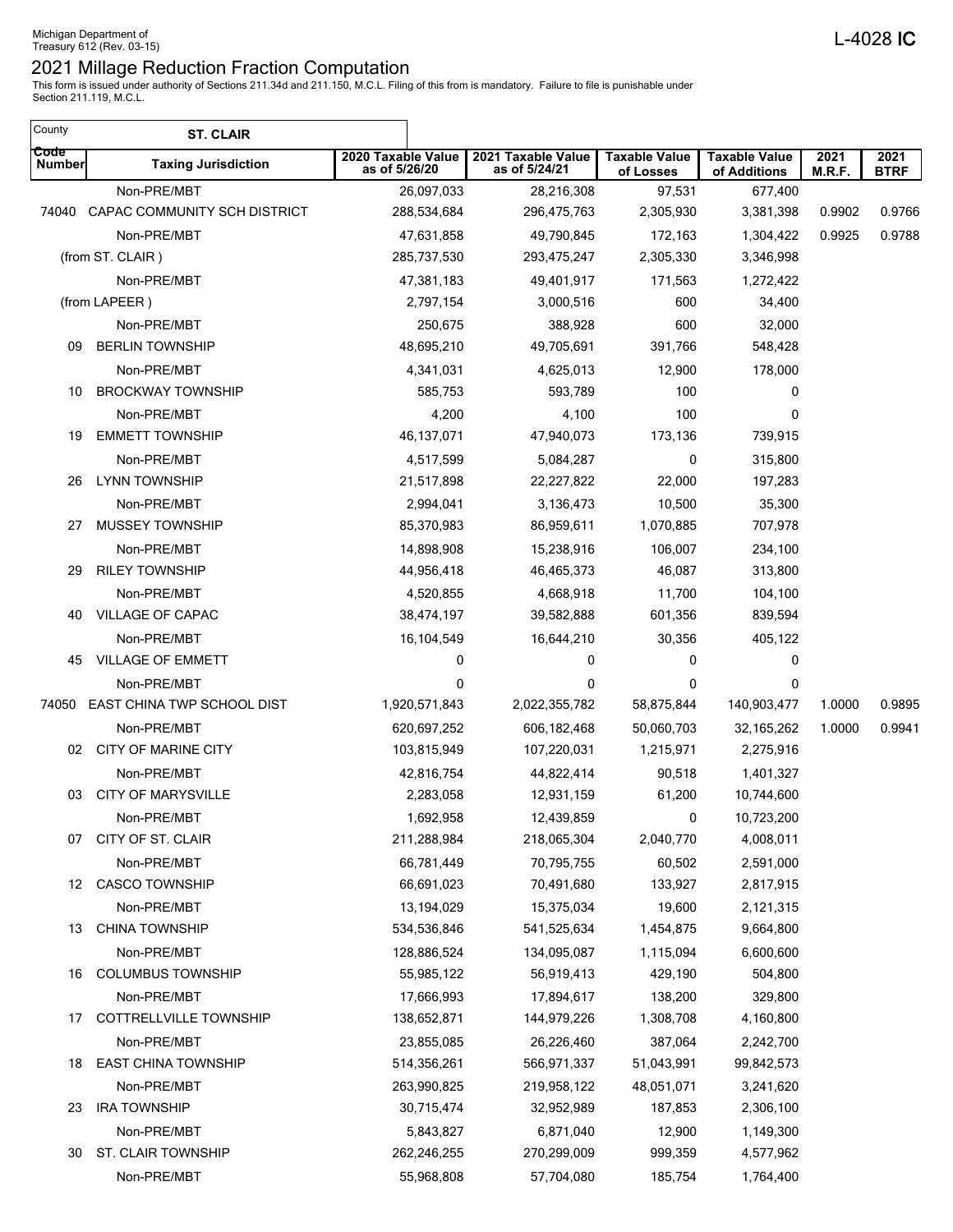This form is issued under authority of Sections 211.34d and 211.150, M.C.L. Filing of this from is mandatory. Failure to file is punishable under Section 211.119, M.C.L.

 $\overline{\phantom{a}}$ 

| County                | <b>ST. CLAIR</b>                     |                                     |                                     |                                   |                                      |                |                     |
|-----------------------|--------------------------------------|-------------------------------------|-------------------------------------|-----------------------------------|--------------------------------------|----------------|---------------------|
| Code<br><b>Number</b> | <b>Taxing Jurisdiction</b>           | 2020 Taxable Value<br>as of 5/26/20 | 2021 Taxable Valu<br>eas of 5/24/21 | <b>Taxable Value</b><br>of Losses | <b>Taxable Value</b><br>of Additions | 2021<br>M.R.F. | 2021<br><b>BTRF</b> |
|                       | 74100 MARYSVILLE PUBLIC SCH DIST     | 547,396,050                         | 563,129,658                         | 12,719,768                        | 19,967,359                           | 0.9982         | 0.9844              |
|                       | Non-PRE/MBT                          | 193,533,366                         | 202,090,410                         | 7,227,809                         | 14,892,082                           | 1.0000         | 0.9952              |
| 03                    | <b>CITY OF MARYSVILLE</b>            | 377,603,025                         | 385,673,049                         | 7,957,213                         | 10,698,641                           |                |                     |
|                       | Non-PRE/MBT                          | 138,724,087                         | 143,826,836                         | 3,507,310                         | 8,087,959                            |                |                     |
| 16                    | <b>COLUMBUS TOWNSHIP</b>             | 5,728,232                           | 5,872,263                           | 2,600                             | 55,498                               |                |                     |
|                       | Non-PRE/MBT                          | 552,202                             | 585,007                             | 2,600                             | 500                                  |                |                     |
| 25                    | <b>KIMBALL TOWNSHIP</b>              | 67,355,497                          | 71,952,824                          | 3,175,178                         | 6,320,520                            |                |                     |
|                       | Non-PRE/MBT                          | 17,251,311                          | 19,749,686                          | 3,016,400                         | 5,111,723                            |                |                     |
| 30                    | ST. CLAIR TOWNSHIP                   | 94,654,972                          | 97,522,109                          | 1,583,077                         | 2,862,300                            |                |                     |
|                       | Non-PRE/MBT                          | 36,833,191                          | 37,754,249                          | 699,799                           | 1,688,200                            |                |                     |
| 31                    | <b>WALES TOWNSHIP</b>                | 2,054,324                           | 2,109,413                           | 1,700                             | 30,400                               |                |                     |
|                       | Non-PRE/MBT                          | 172,575                             | 174,632                             | 1,700                             | 3,700                                |                |                     |
| 74120                 | MEMPHIS COMMUNITY SCHOOLS            | 248,372,299                         | 258,213,411                         | 5,464,027                         | 10,768,638                           | 0.9954         | 0.9817              |
|                       | Non-PRE/MBT                          | 76,513,994                          | 80,387,305                          | 4,923,033                         | 8,677,595                            | 1.0000         | 0.9983              |
|                       | (from ST. CLAIR)                     | 189,823,235                         | 198,419,365                         | 5,401,273                         | 10,497,751                           |                |                     |
|                       | Non-PRE/MBT                          | 55,440,156                          | 58,791,727                          | 4,912,133                         | 8,614,600                            |                |                     |
|                       | (from MACOMB)                        | 58,549,064                          | 59,794,046                          | 62,754                            | 270,887                              |                |                     |
|                       | Non-PRE/MBT                          | 21,073,838                          | 21,595,578                          | 10,900                            | 62,995                               |                |                     |
| 04                    | <b>CITY OF MEMPHIS</b>               | 7,415,849                           | 7,713,663                           | 80,710                            | 139,400                              |                |                     |
|                       | Non-PRE/MBT                          | 2,328,353                           | 2,487,604                           | 1,200                             | 36,500                               |                |                     |
| 16                    | <b>COLUMBUS TOWNSHIP</b>             | 18,391,269                          | 19,209,152                          | 2,982,400                         | 3,939,500                            |                |                     |
|                       | Non-PRE/MBT                          | 14,431,887                          | 15,211,094                          | 2,974,900                         | 3,939,500                            |                |                     |
| 24                    | <b>KENOCKEE TOWNSHIP</b>             | 841,257                             | 908,876                             | 200                               | 0                                    |                |                     |
|                       | Non-PRE/MBT                          | 11,100                              | 10,700                              | 200                               | 0                                    |                |                     |
| 25                    | <b>KIMBALL TOWNSHIP</b>              | 95,887                              | 97,229                              | 0                                 | 0                                    |                |                     |
|                       |                                      | 0                                   | 0                                   | 0                                 | 0                                    |                |                     |
| 29                    | Non-PRE/MBT<br><b>RILEY TOWNSHIP</b> |                                     |                                     | 143,092                           |                                      |                |                     |
|                       |                                      | 62,785,520                          | 66,125,405                          |                                   | 1,400,728                            |                |                     |
|                       | Non-PRE/MBT                          | 7,506,955                           | 8,589,937                           | 15,200                            | 885,800                              |                |                     |
|                       | 31 WALES TOWNSHIP                    | 100,293,453                         | 104,365,040                         | 2,194,871                         | 5,018,123                            |                |                     |
|                       | Non-PRE/MBT                          | 31,161,861                          | 32,492,392                          | 1,920,633                         | 3,752,800                            |                |                     |
| 74130                 | YALE PUBLIC SCHOOLS                  | 452,199,383                         | 465,297,590                         | 1,345,080                         | 6,133,187                            | 0.9956         | 0.9819              |
|                       | Non-PRE/MBT                          | 162,214,010                         | 167,327,423                         | 279,242                           | 3,439,295                            | 1.0000         | 0.9881              |
|                       | (from ST. CLAIR)                     | 447,511,568                         | 460,374,887                         | 1,321,980                         | 6,012,236                            |                |                     |
|                       | Non-PRE/MBT                          | 161,715,045                         | 166,698,545                         | 256,142                           | 3,369,295                            |                |                     |
|                       | (from SANILAC)                       | 4,687,815                           | 4,922,703                           | 23,100                            | 120,951                              |                |                     |
|                       | Non-PRE/MBT                          | 498,965                             | 628,878                             | 23,100                            | 70,000                               |                |                     |
| 03                    | <b>CITY OF MARYSVILLE</b>            | 0                                   | 0                                   | 0                                 | 0                                    |                |                     |
|                       | Non-PRE/MBT                          | 0                                   | 0                                   | 0                                 | 0                                    |                |                     |
| 08                    | CITY OF YALE                         | 33,768,531                          | 35,363,270                          | 112,605                           | 658,200                              |                |                     |
|                       | Non-PRE/MBT                          | 13,914,293                          | 14,696,337                          | 11,400                            | 198,100                              |                |                     |
| 10                    | <b>BROCKWAY TOWNSHIP</b>             | 63,505,849                          | 65,452,994                          | 148,109                           | 561,300                              |                |                     |
|                       | Non-PRE/MBT                          | 9,750,904                           | 10,140,630                          | 38,100                            | 230,800                              |                |                     |
| 15                    | <b>CLYDE TOWNSHIP</b>                | 20,440,864                          | 21,015,053                          | 113,660                           | 75,600                               |                |                     |
|                       | Non-PRE/MBT                          | 2,891,253                           | 3,042,069                           | 6,600                             | 47,200                               |                |                     |
| 19                    | <b>EMMETT TOWNSHIP</b>               | 30,155,096                          | 31,628,503                          | 6,981                             | 418,295                              |                |                     |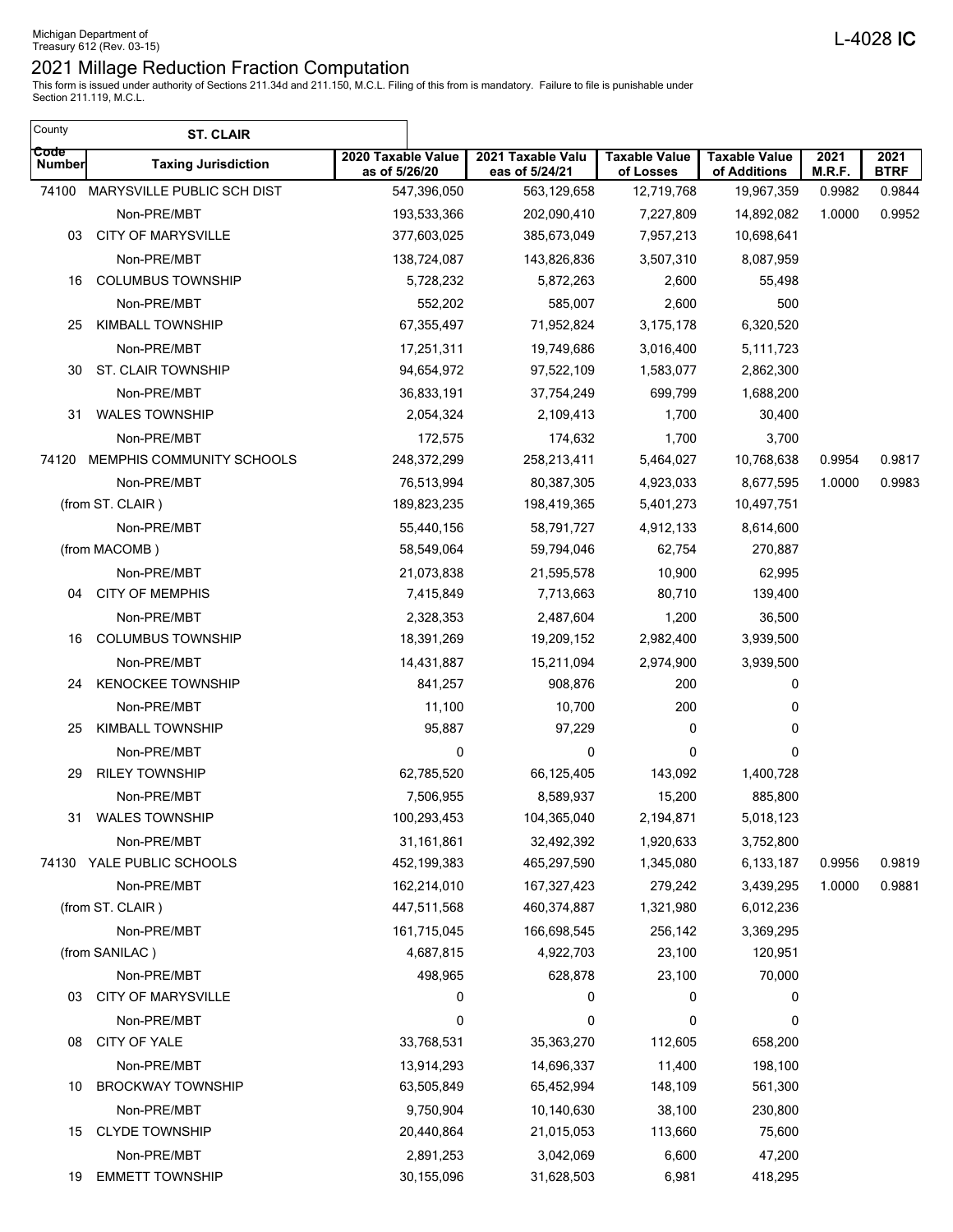| <b>ST. CLAIR</b>           |                                     |                                     |                                                                                                                                                                |                                      |                |                     |
|----------------------------|-------------------------------------|-------------------------------------|----------------------------------------------------------------------------------------------------------------------------------------------------------------|--------------------------------------|----------------|---------------------|
| <b>Taxing Jurisdiction</b> | 2020 Taxable Value<br>as of 5/26/20 | 2021 Taxable Value<br>as of 5/24/21 | <b>Taxable Value</b><br>of Losses                                                                                                                              | <b>Taxable Value</b><br>of Additions | 2021<br>M.R.F. | 2021<br><b>BTRF</b> |
| Non-PRE/MBT                |                                     | 3,397,436                           | 3,300                                                                                                                                                          | 201,795                              |                |                     |
| <b>GRANT TOWNSHIP</b>      |                                     | 13,654,817                          | 113,700                                                                                                                                                        | 153,690                              |                |                     |
| Non-PRE/MBT                |                                     | 1,831,516                           | 23,400                                                                                                                                                         | 0                                    |                |                     |
| <b>GREENWOOD TOWNSHIP</b>  |                                     | 158,219,025                         | 496,879                                                                                                                                                        | 1,843,951                            |                |                     |
| Non-PRE/MBT                |                                     | 106,062,009                         | 93,859                                                                                                                                                         | 1,530,400                            |                |                     |
| <b>IRA TOWNSHIP</b>        | 0                                   | 0                                   | 0                                                                                                                                                              | 0                                    |                |                     |
| Non-PRE/MBT                | 0                                   | $\Omega$                            | 0                                                                                                                                                              | 0                                    |                |                     |
| <b>KENOCKEE TOWNSHIP</b>   | 87,479,889                          | 90,961,434                          | 202,993                                                                                                                                                        | 1,709,600                            |                |                     |
| Non-PRE/MBT                |                                     | 15,893,254                          | 32,600                                                                                                                                                         | 930,100                              |                |                     |
| <b>KIMBALL TOWNSHIP</b>    | 0                                   | 0                                   | 0                                                                                                                                                              | 0                                    |                |                     |
| Non-PRE/MBT                | 0                                   | 0                                   | 0                                                                                                                                                              | 0                                    |                |                     |
| <b>LYNN TOWNSHIP</b>       |                                     | 22,891,892                          | 26,183                                                                                                                                                         | 218,200                              |                |                     |
| Non-PRE/MBT                |                                     | 5,938,664                           | 26,183                                                                                                                                                         | 64,800                               |                |                     |
| <b>MUSSEY TOWNSHIP</b>     | 0                                   | 0                                   | 0                                                                                                                                                              | 0                                    |                |                     |
| Non-PRE/MBT                | 0                                   | $\Omega$                            | 0                                                                                                                                                              | 0                                    |                |                     |
| <b>RILEY TOWNSHIP</b>      | 714,309                             | 772,523                             | 2,600                                                                                                                                                          | 56,100                               |                |                     |
| Non-PRE/MBT                |                                     | 436,631                             | 0                                                                                                                                                              | 0                                    |                |                     |
| <b>WALES TOWNSHIP</b>      |                                     | 13,044,534                          | 38,800                                                                                                                                                         | 217,900                              |                |                     |
| Non-PRE/MBT                |                                     | 2,325,970                           | 16,700                                                                                                                                                         | 131,500                              |                |                     |
| <b>VILLAGE OF CAPAC</b>    | 0                                   | 0                                   | 0                                                                                                                                                              | 0                                    |                |                     |
| Non-PRE/MBT                | 0                                   | 0                                   | 0                                                                                                                                                              | 0                                    |                |                     |
| <b>VILLAGE OF EMMETT</b>   | 7,162,467                           | 7,370,842                           | 59,470                                                                                                                                                         | 99,400                               |                |                     |
| Non-PRE/MBT                |                                     | 2,934,029                           | 4,000                                                                                                                                                          | 34,600                               |                |                     |
|                            |                                     |                                     | 2,758,128<br>13,158,749<br>1,791,458<br>156,273,390<br>104,410,672<br>15,045,324<br>22,193,990<br>5,681,252<br>430,606<br>12,658,434<br>2,191,036<br>2,850,119 |                                      |                |                     |